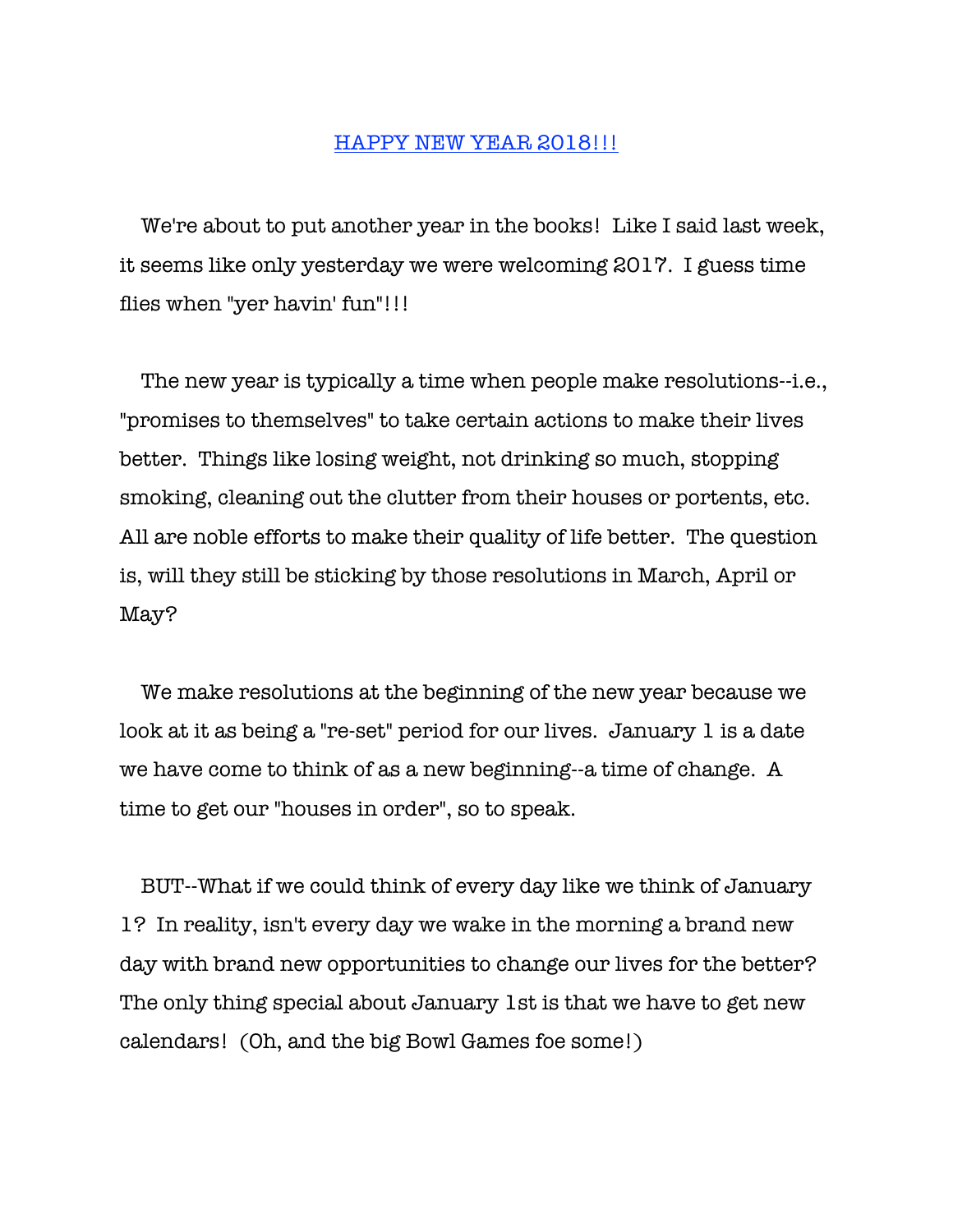If you are a resolution maker, I wish you the best on sticking to your new year's decision! I hope, whatever your resolution is, that you are still abiding by it come March, April or May. It is also my hope that all of us, whether we make our resolutions on New Year's Day or every morning when we wake up, will resolve to make our lives more loving, more caring and be more aware of our attitudes towards ourselves ad others.

 Simply resolving to do something though is not the same as taking the actions to carry it through. A true resolution means we have made a decision, at soul level, to see the change we desire happen in our lives. Half hearted attempts will surely lead us to failure. For our lives to be better we must undergo a fundamental change in our hearts--nothing else will do!

 So, the next time any of us see someone not having a good day, I hope we can at least give them a smile and maybe a friendly "hello"instead of simply ignoring them. Next time we have the opportunity to do something nice for someone else, it is also my hope that we will take the time and go to the effort to make that person's life a little better. After all, most of you reading this article, and me writing it, have been abundantly blessed! As I have noted before, we aren't concerned about where our next meal is coming from, or where we will sleep tonight, or if our gas or electricity are going to be shut off. Just remember--there are those "out there" who do not have the